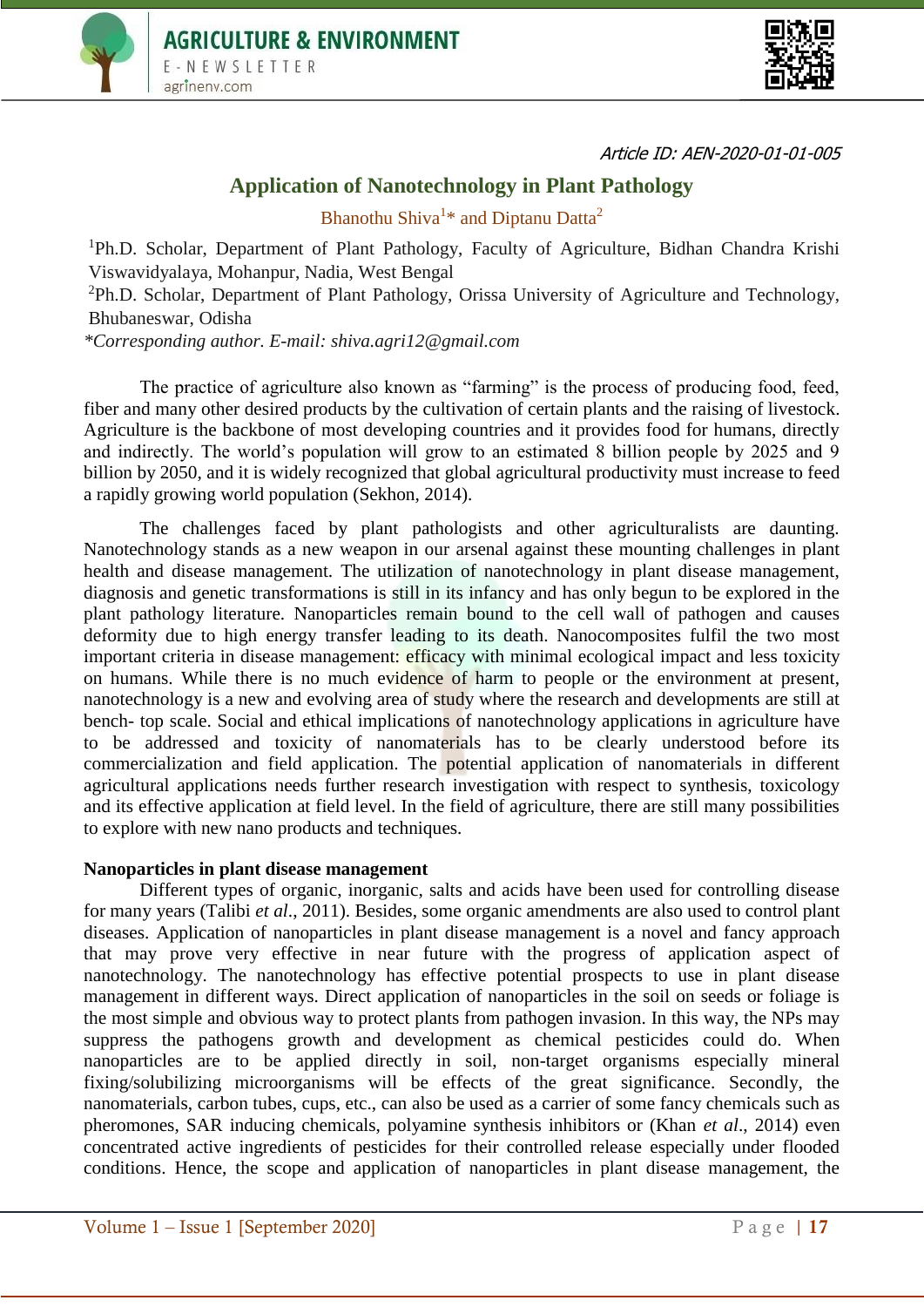



effects can be discussed through two major point of views i.e. use of nanomaterials in formulating the pesticides i.e., nanopesticides and direct effect of NPs on pathogens. In view of very high degree of reactivity/sensitivity of ultra-small size of the particles, this NPs may also prove very effective in the diagnosis of plant pathogens/diseases and pesticide residue analysis.



## **Nanoparticles in plant disease management**

### **Effect of nanoparticles on the pathogens/ microorganisms**

Since, macroform to its physio chemical properties of nanoforms vary greatly, it becomes important to examine the effect of NPs on microorganisms to harness the benefit of this technology in the plant protection especially against phytopathogens. Because of nanoparticles are in ultra-small size, even smaller than a virus particle and high reactivity, may affect the activity of microorganisms. Silver NPs inhibited the colonization of *Staphylococcus aureus*, *Pseudomonas aeruginosa, Escherichia coli* and *Klebsiella pneumonia*. *Solanum tricobatum* and *Ocimum tenuiflorum* leaf extracts was found against *S. aureus* and *E. coli*, respectively has shown highest antimicrobial activity synthesized by silver nanoparticles (30mm).

#### **Effect of nanoparticles on plant pathogenic fungi**

Plant pathogens viz., fungi, bacteria, viruses and nematodes are important limiting factors in the production. Number of methods are used to control pathogens but none of them offer perfect control of the plant disease. That's why, a great scope exists for the exploitation of nanotechnology for the management of diseases. The nanoparticles have also been found suppressive to fungi. Among nanoforms of 15 micronutrients reported by Singh *et al*. (2013), CuSO<sup>4</sup> and Na2B4O<sup>7</sup> were found most effective in controlling rust disease of field peas. (Abd El-Hai *et al*., 2009) reported that microelements such as manganese and zinc also suppressed the damping off and charcoal rot diseases in sunflower. *Candida albicans*, *C. krusei*, *C. tropicalis*, *C. glabrata* and *Aspergillus brasiliensis* these different yeasts and molds were tested for fungicidal activity by using Ag NPs/PVP. (Bryaskova *et al*., 2011) The hybrid materials showed strong antifungal effects against the tested microbes. Two postharvest pathogenic fungi, *Botrytis cinerea* and *Penicillium expansum*, have reported fungicidal effect by zinc oxide nanoparticles (ZnO NPs). To study antifungal activities of ZnO NPs and to characterize the changes in morphology and cellular compositions of fungal hyphae were used by traditional microbiological plating, Scanning Electron Microscopy (SEM) and Raman spectroscopy. The ZnO NPs (70 $\pm$ 15 nm) at the concentrations greater than 3 mmol L<sup>-1</sup> significantly inhibited the growth of *B. cinerea* and *P. expansum*, the later fungus was found more sensitive to the treatments. The NP treatments caused deformation in the hyphae of *B. cinerea* and prevented the development of conidiophores and conidia in *P. expansum* which eventually led to the death of fungal hyphae.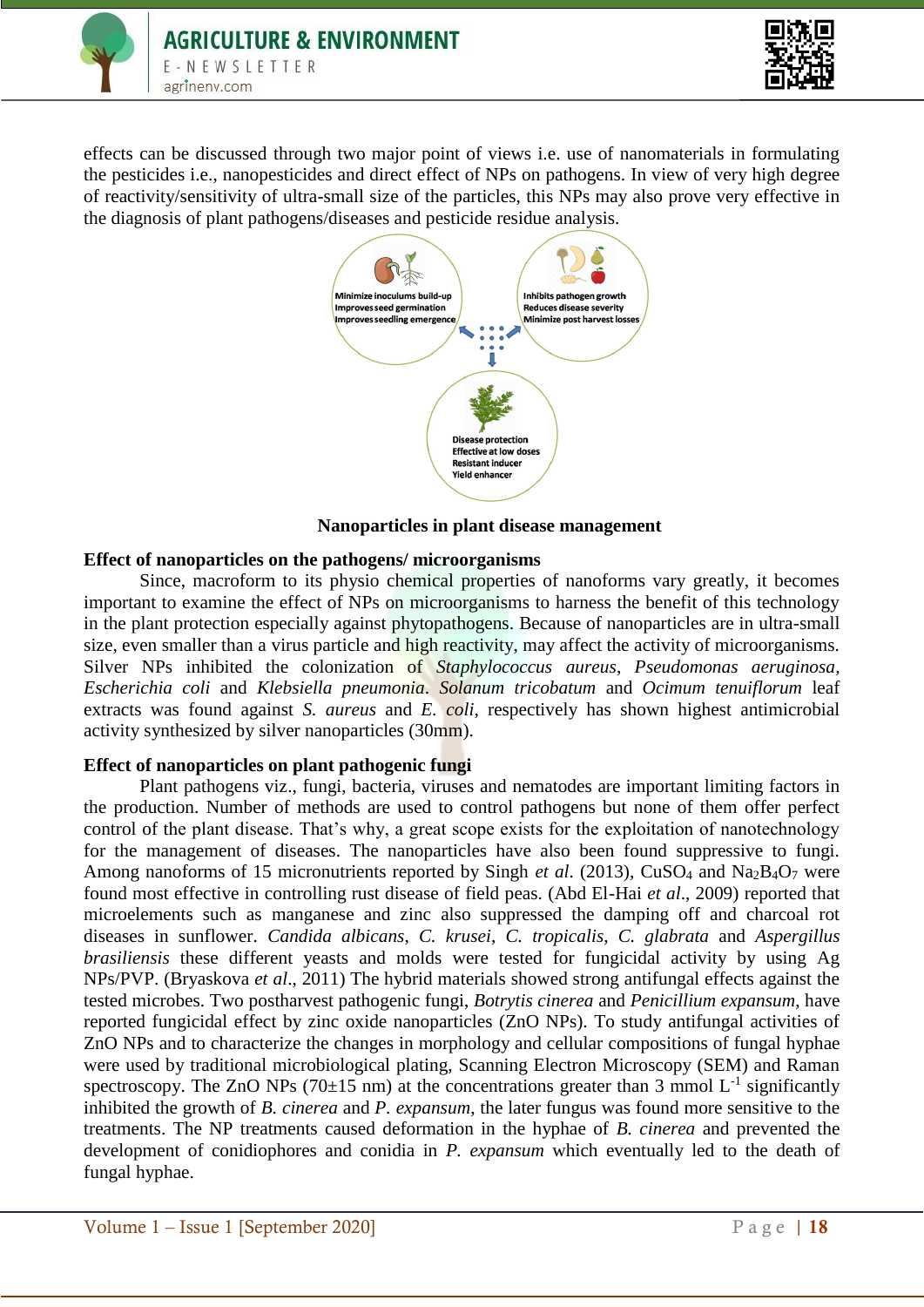



#### **Effect of nanoparticles on bacteria**

Antibacterial activity of zinc nanoparticles against *P. aeruginosa* has been reported by Jayaseelan *et al.* (2012). The maximum zone of inhibition in the colonization of the bacteria (22 $\pm$ 1.8) mm) was recorded at 25 ng mL<sup>-1</sup> ZnO NPs. The study showed that the ZnO NPs proved to be a novel antimicrobial material. The antibacterial activity of the synthesized AgNPs/PVP (hybrid materials based on polyvinylpyrrolidone with silver nanoparticles) against three different groups of bacteria-*Staphylococcus aureus* (gram positive bacteria), *E. coli* (gram-negative bacteria), *P. aeruginosa* (non ferment gram-negative bacteria), as well as against spores of *Bacillus subtilis* has been studied (Bryaskova *et al*., 2011). The antibacterial activities of CuO NPs has also been reported against *S. aureus*, *Bacillus subtilis*, *P. aeruginosa* and *E. coli* (Azam *et al*., 2012). Guzman *et al*. (2009) found that silver nanoparticles showed high antimicrobial and bactericidal activity against gram positive bacteria such as *E. coli*, *P. aureginosa* and *S. aureus* which are highly methicillin resistant strains. The antibacterial activity of nanoparticles was found to be dependent of NPs concentration, physiology, metabolism, intracellular selective permeability of membranes and the type of microbial cell.

#### **Nanoparticles in disease management**

*Biopolymer nanoparticles:* Development of nanoformulation for field application of agrochemicals requires the use of readily biodegradable, nontoxic, environment friendly, safe and low-cost materials. So, use of biopolymers produced by natural sources with good physical and chemical properties is a fascinating approach to prevent the use of petrochemical and toxic chemical substances in production of nanomaterial.

*Chitosan:* Chitosan nanoparticles have got various applications in biology due to its biodegradable and nontoxic properties. In acidic condition the free amino groups of chitosan protonate and contributes to its positive charge (Phaechamud and Ritthidej, 2008). In search of natural antimicrobials to avoid harmful synthetic chemicals, chitosan and chitosan nanoparticles are found to be more effective against plant pathogens like *Fusarium solani*.

*Metallic nanoparticles*: Metallic nanoparticles possess unique chemical and physical properties, small size, huge surface to volume ratio, structural stability and strong affinity to their targets (Kumar et al., 2010). Metal nanoparticles can be used as new antimicrobial agents and an alternative to synthetic fungicide to delay or inhibit the growth of many pathogens' species because of its multiple mode of inhibition.

*Silver nanoparticle:* Silver in ionic or nanoparticle forms has a high antimicrobial activity and is therefore widely used for various sterilization purposes including materials of medical devices and water sanitization. Relatively few studies were reported on the applicability of silver in controlling various plant pathogens in a relatively safer way c compared to synthetic fungicides (Park et al. ,2006). Since nanoparticles efficiently penetrate into microbial cells lower concentrations of silver nanoparticles are sufficient for microbial control. This would be effective, especially for those organisms that are less sensitive to antibiotics because of poor penetration of some antibiotics into microbial cells (Samuel and Guggenbichler, 2004). Lamsal et al. (2011) showed the effective us age of silver nanoparticles instead of commercial fungicides. They evaluated the effect of silver nanoparticles against six *Colletotrichum* species associated with pepper anthracnose under different culture conditions and found that, application of 100 ppm concentration of silver nanoparticles inhibited the growth of fungal hyphae as well as conidial germination in vitro when compared to the control. A recent study on in vitro and in vivo efficacy of silver nanoparticles against powdery mildew before and after disease outbreak in plants under different cultivation conditions, showed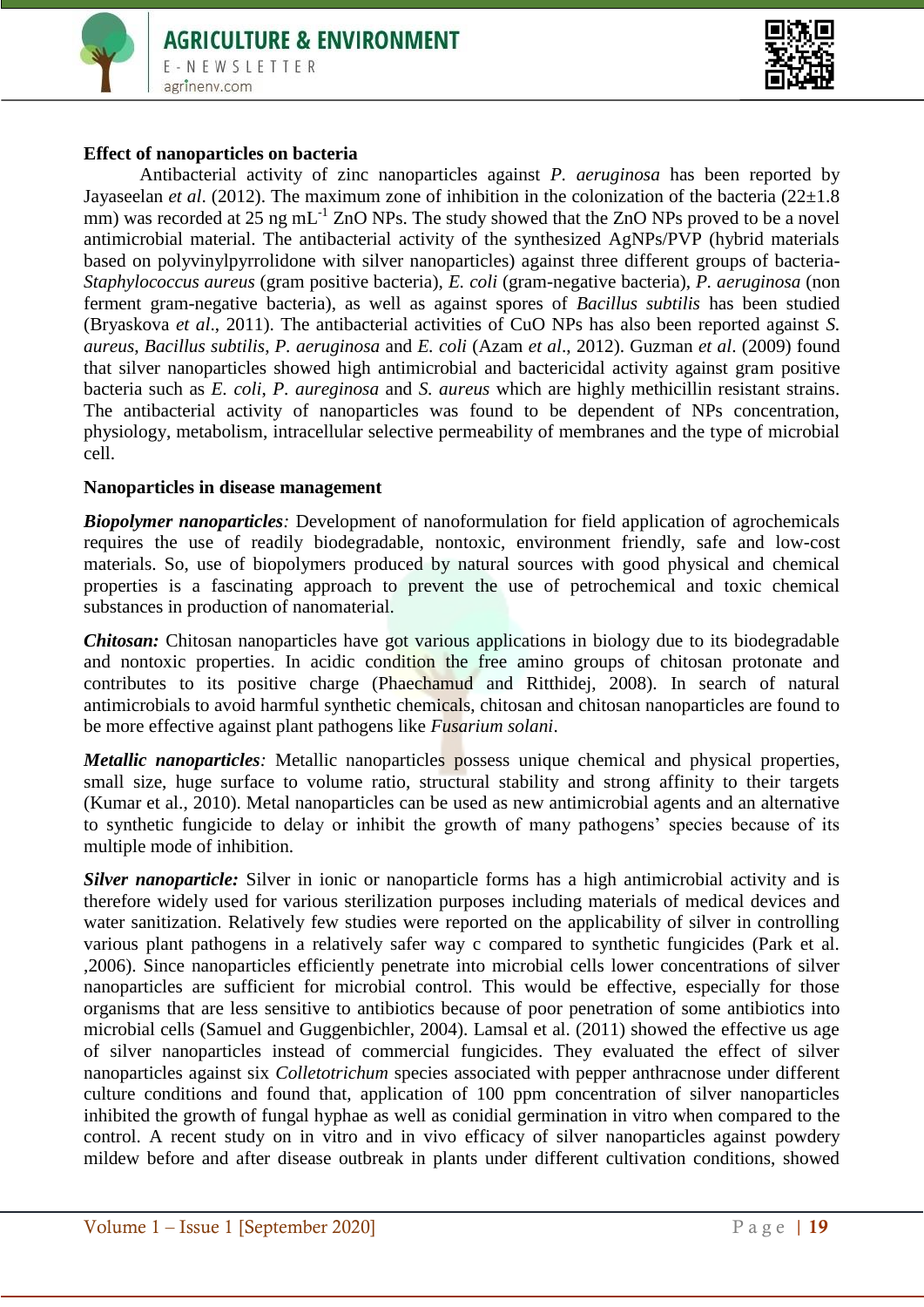



maximum inhibition of fungal hyphae and conidial germination with less concentration of nanoparticle on cucumbers and pumpkins (Lamsal et al., 2011).

*Silica nanoparticle:* Silicon (Si) increases disease resistance and stress resistance in plants (Brecht et al., 2004). It also stimulates the physiological activity and growth of plants (Carver et al., 1998). Torney et al. (2007) used honeycomb mesoporous silica nanoparticle (MSN) system with 3nm pores to deliver DNA and chemicals into plant cells and intact leaves. They loaded the gene and its chemical inducer into the MSN system and capped the ends with gold nanoparticles and studied the release pattern of chemicals and induction of gene expression in the plants under controlled-release conditions. Their study showed an application of silica nanoparticles in target-specific delivery of proteins, nucleotides and chemicals in plant biotechnology.

*Copper nanoparticle:* Copper-based fungicides produce highly reactive hydroxyl radicals which can damage lipids, proteins, DNA, and other biomolecules. It plays an important role in disease prevention and treatment of large variety of plants (Borkow and Gabbay, 2005). Complexation of copper with chitosan nanogels was shown to have strong synergistic effect between chitosan and copper in inhibiting the growth of phytopathogenic fungus *Fusarium graminearum.* Because of its bio-compatibility, these nanohydrogels are included as a new generation of copper-based biopesticides and it could also be developed into an efficient delivery system for copper-based fungicides for plant protection (Brunel et al., 2013).

**Zinc nanoparticle:** Mechanism of action of zinc nitrate derived nano-ZnO on important fungal pathogen Aspergillus fumigatus showed hydroxyl and superoxide radicals mediated fungal cell wall deformity and death due to high energy transfer (Prasun Patra. and Goswami, 2012). Zinc oxide nanoparticles (ZnO NPs) could be used as an effective fungicide in agricultural and food safety applications.

#### **References**

- Abd El-Hai, K.M., El-Metwally, M.A. and El-Baz, S.M. 2010. Reduction of soybean root and stalk rots by growth substances under salt stress conditions. *Plant Pathol. J*. 91: 149-161.
- Ahmad, A, P. Mukherjee, S. Senapati, D. Mandal, M.I. Khan, R Kumar and M. Sastry, 2003a. Extracellular biosynthesis of silver nanoparticles using the flmgus Fusarium oxysporum. Colloids Surf. B: Biointerfaces, 28: 313-318.
- Azam, A., Ahmed, A.S., Oves, M., Khan, M. and Memic, A. 2012. Size-dependent antimicrobial properties of CuO nanoparticles against gram-positive and gram-negative bacterial strains. *Int. J. Nanomed*. 7: 3527-3535.
- Borkow G, Gabbay J. Copper as a biocidal tool. Curr. Med. Chem. 2005, 12, 2163–2175.
- Brecht MO, Datnoff LE, Kucharek TA, and Nagata RT 2004: The role of silicon in turfgrass disease management. Abstract of Second Silicon in Agriculture Conference, p. 105- 110.
- Brunel F, El Gueddari NE, Moerschbacher BM. Complexation of copper (II) with chitosan nanogels: towards control of microbial growth. Carbohydr. Polym. 2013, 92, 1348–1356.
- Bryaskova, R., Pencheva, D., Nikolov, S. and Kantardjiev, T. 2011. Synthesis and comparative study on the antimicrobial activity of hybrid materials based on silver nanoparticles (AgNps) stabilized by polyvinylpyrrolidone (PVP). *J. Chem. Biol*. 4: 185-191.